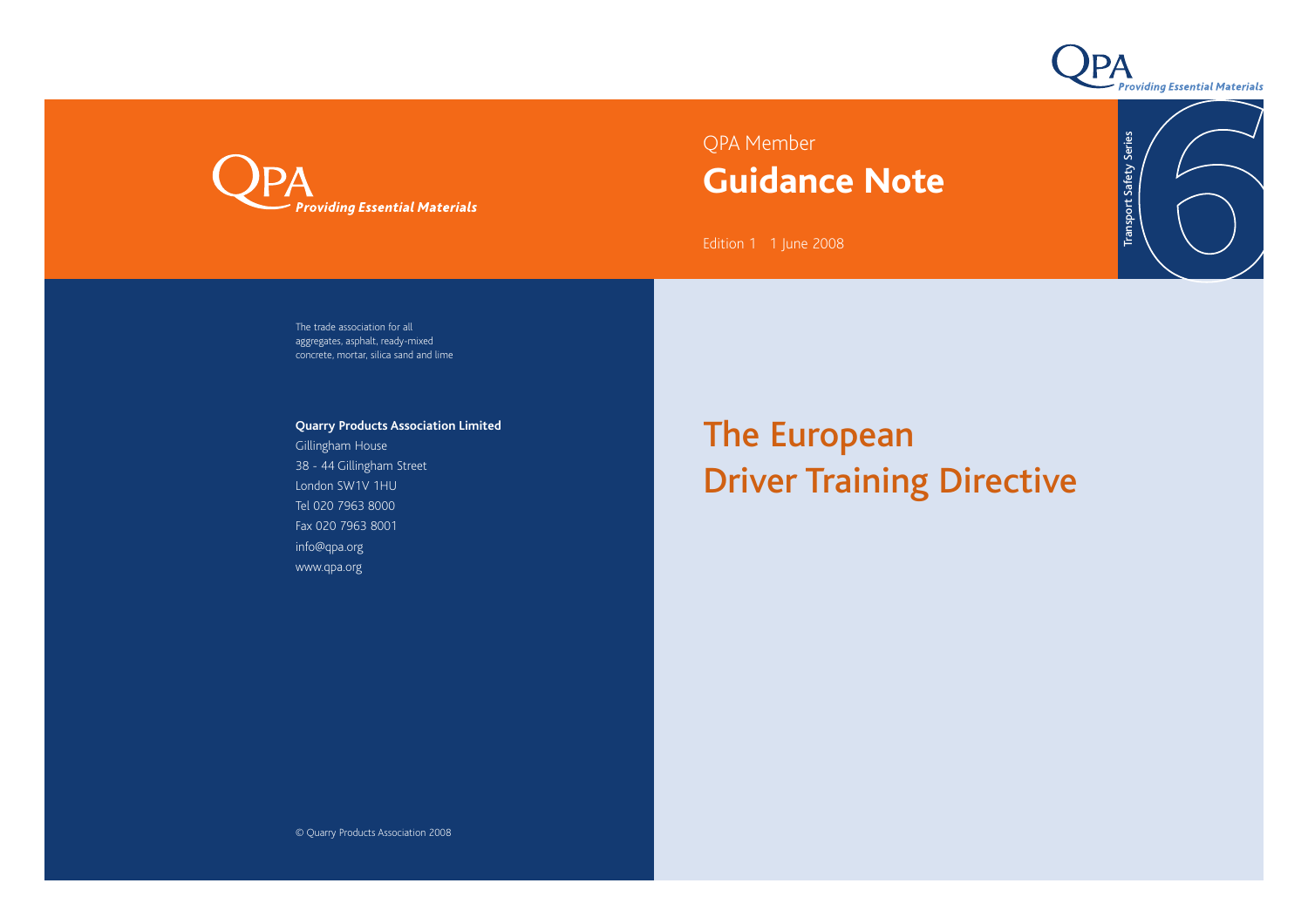## **Introduction**

This new European Driver Training Directive will result in a Certificate of Professional Competence for Professional Lorry Drivers.

The QPA Transport Committee has reviewed the directive and sets out in this guidance a summary of how this will affect your business from 10 September 2009.

This new qualification for professional lorry drivers, the Driver Certificate of Professional Competence (CPC), has been given the Government go-ahead. From 10 September 2009 just holding a vocational driving licence will no longer be sufficient for someone who wishes to drive LGV's for a living. The Driving Standards Agency will be responsible for introducing the new scheme within the UK and for the issue of renewal certificates which will be required every five years.

The Driver CPC is being introduced to improve the knowledge and skills of lorry drivers, to help improve road safety and reduce road casualties. The Driver CPC will also bring an improved professional and positive image to the profession, attracting more people to drive lorries for a living. It is aimed not only at improving the knowledge and skills of LGV drivers when they start work but also ensuring these skills are maintained and developed throughout their working life. This in turn will help the environment through reduced fuel consumption and vehicle wear and tear.

A Driver CPC will require all category C and D licence holders (including C1 and D1) to take part in 35 hours training every 5 years in order to maintain their Driver CPC. It also introduces a new initial qualification process that new drivers must complete before they can drive professionally. For new entrants the 2 hour practical driving test would serve LGV licence

acquisition and CPC purposes. A driver who holds a category C and D licence on or before 9 September 2009 will not need to initially qualify to obtain a Driver CPC as this will be automatically granted by Acquired Rights. All professional vocational drivers must undertake periodic training in order to maintain their Driver CPC

Drivers will have to complete a minimum of 35 hours of approved training every 5 years. Each training course must be of a minimum length of 7 hours, with the 7 hours being defined as contact time with the trainer. Each training course must be delivered within a 24 hours period.

All training must be taken at an approved training centre and on an approved training course. Records of training undertaken by drivers will be kept centrally. All approved training centres and training courses will be subject to audit and approval may be withdrawn if it is found that centres or courses are not complying with the approval criteria.

Drivers who are deemed to hold Driver CPC by Acquired Rights must complete their periodic training within 5 years of the introduction of Driver CPC i.e. by 10 September 2014.

Drivers who gain their Driver CPC by completing the initial qualification must